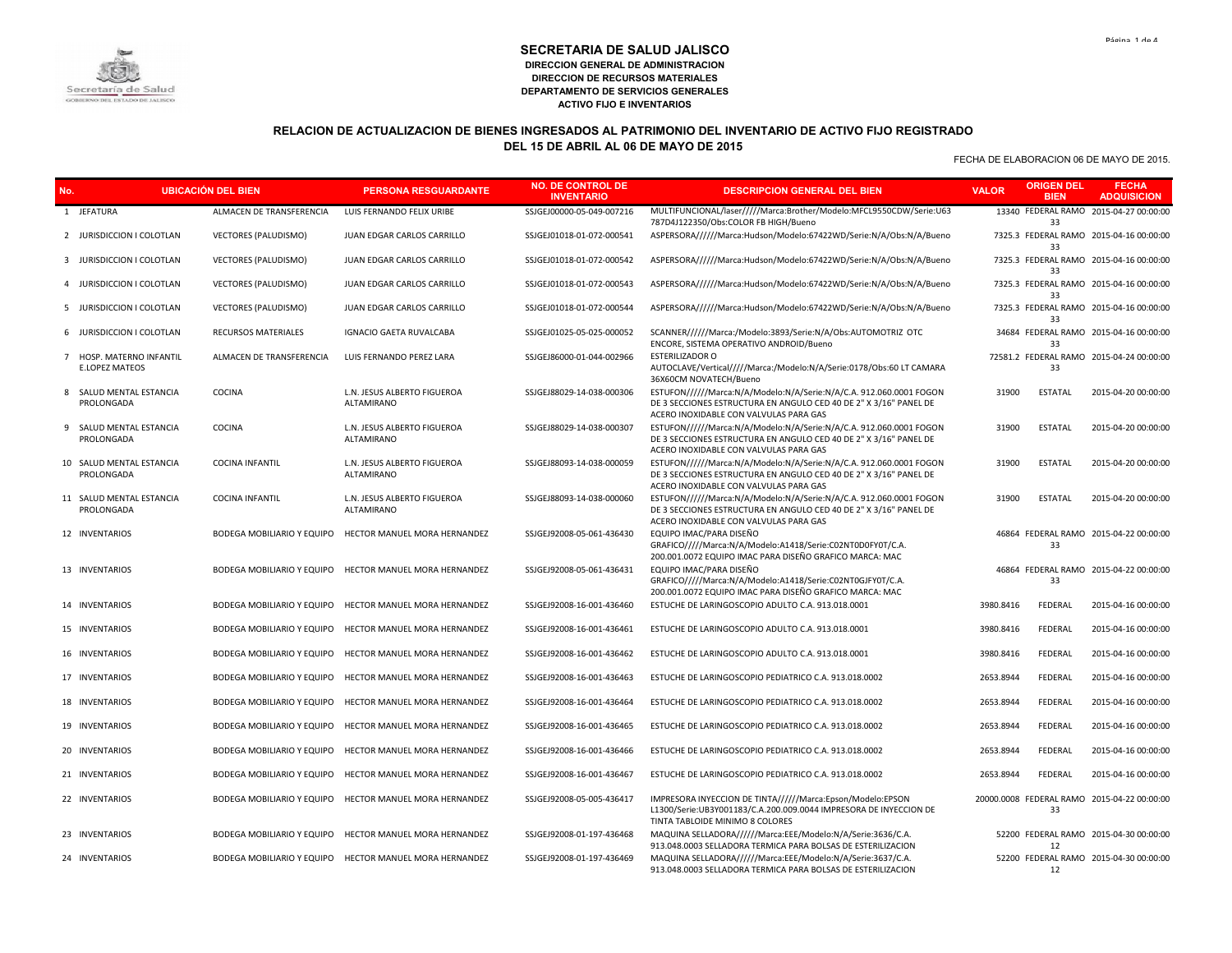

### **RELACION DE ACTUALIZACION DE BIENES INGRESADOS AL PATRIMONIO DEL INVENTARIO DE ACTIVO FIJO REGISTRADO DEL 15 DE ABRIL AL 06 DE MAYO DE 2015**

| No.            | <b>UBICACIÓN DEL BIEN</b>  | <b>PERSONA RESGUARDANTE</b>                             | <b>NO. DE CONTROL DE</b><br><b>INVENTARIO</b> | <b>DESCRIPCION GENERAL DEL BIEN</b>                                                                                               | <b>ORIGEN DEL</b><br><b>VALOR</b><br><b>BIEN</b> | <b>FECHA</b><br><b>ADQUISICION</b> |
|----------------|----------------------------|---------------------------------------------------------|-----------------------------------------------|-----------------------------------------------------------------------------------------------------------------------------------|--------------------------------------------------|------------------------------------|
| 25 INVENTARIOS |                            | BODEGA MOBILIARIO Y EQUIPO HECTOR MANUEL MORA HERNANDEZ | SSJGEJ92008-05-008-436384                     | MINICOMPUTADORA/Lap-Top////Marca:Lenovo/Modelo:LENOVO B40-<br>45/Serie:CB34681346/C.A. 200.001.0088 COMPUTADORA PORTATIL LAP-TOP  | 15011.56 FEDERAL RAMO 2015-04-22 00:00:00<br>33  |                                    |
| 26 INVENTARIOS |                            | BODEGA MOBILIARIO Y EQUIPO HECTOR MANUEL MORA HERNANDEZ | SSJGEJ92008-05-008-436383                     | MINICOMPUTADORA/Lap-Top/////Marca:Lenovo/Modelo:LENOVO B40-<br>45/Serie:CB34683549/C.A. 200.001.0088 COMPUTADORA PORTATIL LAP-TOP | 15011.56 FEDERAL RAMO 2015-04-22 00:00:00<br>33  |                                    |
| 27 INVENTARIOS |                            | BODEGA MOBILIARIO Y EQUIPO HECTOR MANUEL MORA HERNANDEZ | SSJGEJ92008-05-008-436382                     | MINICOMPUTADORA/Lap-Top/////Marca:Lenovo/Modelo:LENOVO B40-<br>45/Serie:CB34683555/C.A. 200.001.0088 COMPUTADORA PORTATIL LAP-TOP | 15011.56 FEDERAL RAMO 2015-04-22 00:00:00<br>33  |                                    |
| 28 INVENTARIOS |                            | BODEGA MOBILIARIO Y EQUIPO HECTOR MANUEL MORA HERNANDEZ | SSJGEJ92008-05-008-436381                     | MINICOMPUTADORA/Lap-Top////Marca:Lenovo/Modelo:LENOVO B40-<br>45/Serie:CB34683821/C.A. 200.001.0088 COMPUTADORA PORTATIL LAP-TOP  | 15011.56 FEDERAL RAMO 2015-04-22 00:00:00<br>33  |                                    |
| 29 INVENTARIOS |                            | BODEGA MOBILIARIO Y EQUIPO HECTOR MANUEL MORA HERNANDEZ | SSJGEJ92008-05-008-436380                     | MINICOMPUTADORA/Lap-Top////Marca:Lenovo/Modelo:LENOVO B40-<br>45/Serie:CB34683839/C.A. 200.001.0088 COMPUTADORA PORTATIL LAP-TOP  | 15011.56 FEDERAL RAMO 2015-04-22 00:00:00<br>33  |                                    |
| 30 INVENTARIOS |                            | BODEGA MOBILIARIO Y EQUIPO HECTOR MANUEL MORA HERNANDEZ | SSJGEJ92008-05-008-436379                     | MINICOMPUTADORA/Lap-Top////Marca:Lenovo/Modelo:LENOVO B40-<br>45/Serie:CB34683884/C.A. 200.001.0088 COMPUTADORA PORTATIL LAP-TOP  | 15011.56 FEDERAL RAMO 2015-04-22 00:00:00<br>33  |                                    |
| 31 INVENTARIOS |                            | BODEGA MOBILIARIO Y EQUIPO HECTOR MANUEL MORA HERNANDEZ | SSJGEJ92008-05-008-436378                     | MINICOMPUTADORA/Lap-Top/////Marca:Lenovo/Modelo:LENOVO B40-<br>45/Serie:CB34683933/C.A. 200.001.0088 COMPUTADORA PORTATIL LAP-TOP | 15011.56 FEDERAL RAMO 2015-04-22 00:00:00<br>33  |                                    |
| 32 INVENTARIOS |                            | BODEGA MOBILIARIO Y EQUIPO HECTOR MANUEL MORA HERNANDEZ | SSJGEJ92008-05-008-436377                     | MINICOMPUTADORA/Lap-Top////Marca:Lenovo/Modelo:LENOVO B40-<br>45/Serie:CB34683973/C.A. 200.001.0088 COMPUTADORA PORTATIL LAP-TOP  | 15011.56 FEDERAL RAMO 2015-04-22 00:00:00<br>33  |                                    |
| 33 INVENTARIOS |                            | BODEGA MOBILIARIO Y EQUIPO HECTOR MANUEL MORA HERNANDEZ | SSJGEJ92008-05-008-436376                     | MINICOMPUTADORA/Lap-Top/////Marca:Lenovo/Modelo:LENOVO B40-<br>45/Serie:CB34684001/C.A. 200.001.0088 COMPUTADORA PORTATIL LAP-TOP | 15011.56 FEDERAL RAMO 2015-04-22 00:00:00<br>33  |                                    |
| 34 INVENTARIOS |                            | BODEGA MOBILIARIO Y EQUIPO HECTOR MANUEL MORA HERNANDEZ | SSJGEJ92008-05-008-436375                     | MINICOMPUTADORA/Lap-Top////Marca:Lenovo/Modelo:LENOVO B40-<br>45/Serie:CB34684248/C.A. 200.001.0088 COMPUTADORA PORTATIL LAP-TOP  | 15011.56 FEDERAL RAMO 2015-04-22 00:00:00<br>33  |                                    |
| 35 INVENTARIOS |                            | BODEGA MOBILIARIO Y EQUIPO HECTOR MANUEL MORA HERNANDEZ | SSJGEJ92008-05-011-436423                     | MONITOR/////Marca:N/A/Modelo:GHIA<br>DESKTOP/Serie:H2112141100043/C.A. 200.001.0087 MONITOR MARCA: GUIA                           | 3606.092 FEDERAL RAMO 2015-04-22 00:00:00<br>33  |                                    |
| 36 INVENTARIOS |                            | BODEGA MOBILIARIO Y EQUIPO HECTOR MANUEL MORA HERNANDEZ | SSJGEJ92008-05-011-436419                     | MONITOR/////Marca:N/A/Modelo:GHIA<br>DESKTOP/Serie:H2112141100133/C.A. 200.001.0087 MONITOR MARCA: GUIA                           | 3606.092 FEDERAL RAMO 2015-04-22 00:00:00<br>33  |                                    |
| 37 INVENTARIOS |                            | BODEGA MOBILIARIO Y EQUIPO HECTOR MANUEL MORA HERNANDEZ | SSJGEJ92008-05-011-436420                     | MONITOR/////Marca:N/A/Modelo:GHIA<br>DESKTOP/Serie:H2112141100154/C.A. 200.001.0087 MONITOR MARCA: GUIA                           | 3606.092 FEDERAL RAMO 2015-04-22 00:00:00<br>33  |                                    |
| 38 INVENTARIOS |                            | BODEGA MOBILIARIO Y EQUIPO HECTOR MANUEL MORA HERNANDEZ | SSJGEJ92008-05-011-436421                     | MONITOR/////Marca:N/A/Modelo:GHIA<br>DESKTOP/Serie:H2112141100230/C.A. 200.001.0087 MONITOR MARCA: GUIA                           | 3606.092 FEDERAL RAMO 2015-04-22 00:00:00<br>33  |                                    |
| 39 INVENTARIOS |                            | BODEGA MOBILIARIO Y EQUIPO HECTOR MANUEL MORA HERNANDEZ | SSJGEJ92008-05-011-436422                     | MONITOR/////Marca:N/A/Modelo:GHIA<br>DESKTOP/Serie:H2112141100287/C.A. 200.001.0087 MONITOR MARCA: GUIA                           | 3606.092 FEDERAL RAMO 2015-04-22 00:00:00<br>33  |                                    |
| 40 INVENTARIOS |                            | BODEGA MOBILIARIO Y EQUIPO HECTOR MANUEL MORA HERNANDEZ | SSJGEJ92008-05-011-436418                     | MONITOR/////Marca:N/A/Modelo:GHIA<br>DESKTOP/Serie:H2112141100288/C.A. 200.001.0087 MONITOR MARCA: GUIA                           | 3606.092 FEDERAL RAMO 2015-04-22 00:00:00<br>33  |                                    |
| 41 INVENTARIOS |                            | BODEGA MOBILIARIO Y EQUIPO HECTOR MANUEL MORA HERNANDEZ | SSJGEJ92008-05-049-436407                     | MULTIFUNCIONAL/////Marca:Hewlett Packard/Modelo:DESKJET<br>HP/Serie:CN4CS2P6K5/C.A. 200.009.0055 MULTIFUNCIONAL A COLOR           | 8816 FEDERAL RAMO 2015-04-22 00:00:00<br>33      |                                    |
| 42 INVENTARIOS |                            | BODEGA MOBILIARIO Y EQUIPO HECTOR MANUEL MORA HERNANDEZ | SSJGEJ92008-05-049-436411                     | MULTIFUNCIONAL//////Marca:Hewlett Packard/Modelo:DESKJET<br>HP/Serie:CN4CS2P6K8/C.A. 200.009.0055 MULTIFUNCIONAL A COLOR          | 8816 FEDERAL RAMO 2015-04-22 00:00:00<br>33      |                                    |
| 43 INVENTARIOS | BODEGA MOBILIARIO Y EQUIPO | HECTOR MANUEL MORA HERNANDEZ                            | SSJGEJ92008-05-049-436416                     | MULTIFUNCIONAL//////Marca:Hewlett Packard/Modelo:DESKJET<br>HP/Serie:CN4CS2P6KD/C.A. 200.009.0055 MULTIFUNCIONAL A COLOR          | 8816 FEDERAL RAMO 2015-04-22 00:00:00<br>33      |                                    |
| 44 INVENTARIOS |                            | BODEGA MOBILIARIO Y EQUIPO HECTOR MANUEL MORA HERNANDEZ | SSJGEJ92008-05-049-436415                     | MULTIFUNCIONAL//////Marca:Hewlett Packard/Modelo:DESKJET<br>HP/Serie:CN4CS2P6KG/C.A. 200.009.0055 MULTIFUNCIONAL A COLOR          | 8816 FEDERAL RAMO 2015-04-22 00:00:00<br>33      |                                    |
| 45 INVENTARIOS |                            | BODEGA MOBILIARIO Y EQUIPO HECTOR MANUEL MORA HERNANDEZ | SSJGEJ92008-05-049-436414                     | MULTIFUNCIONAL//////Marca:Hewlett Packard/Modelo:DESKJET<br>HP/Serie:CN4CS2P6KJ/C.A. 200.009.0055 MULTIFUNCIONAL A COLOR          | 8816 FEDERAL RAMO 2015-04-22 00:00:00<br>33      |                                    |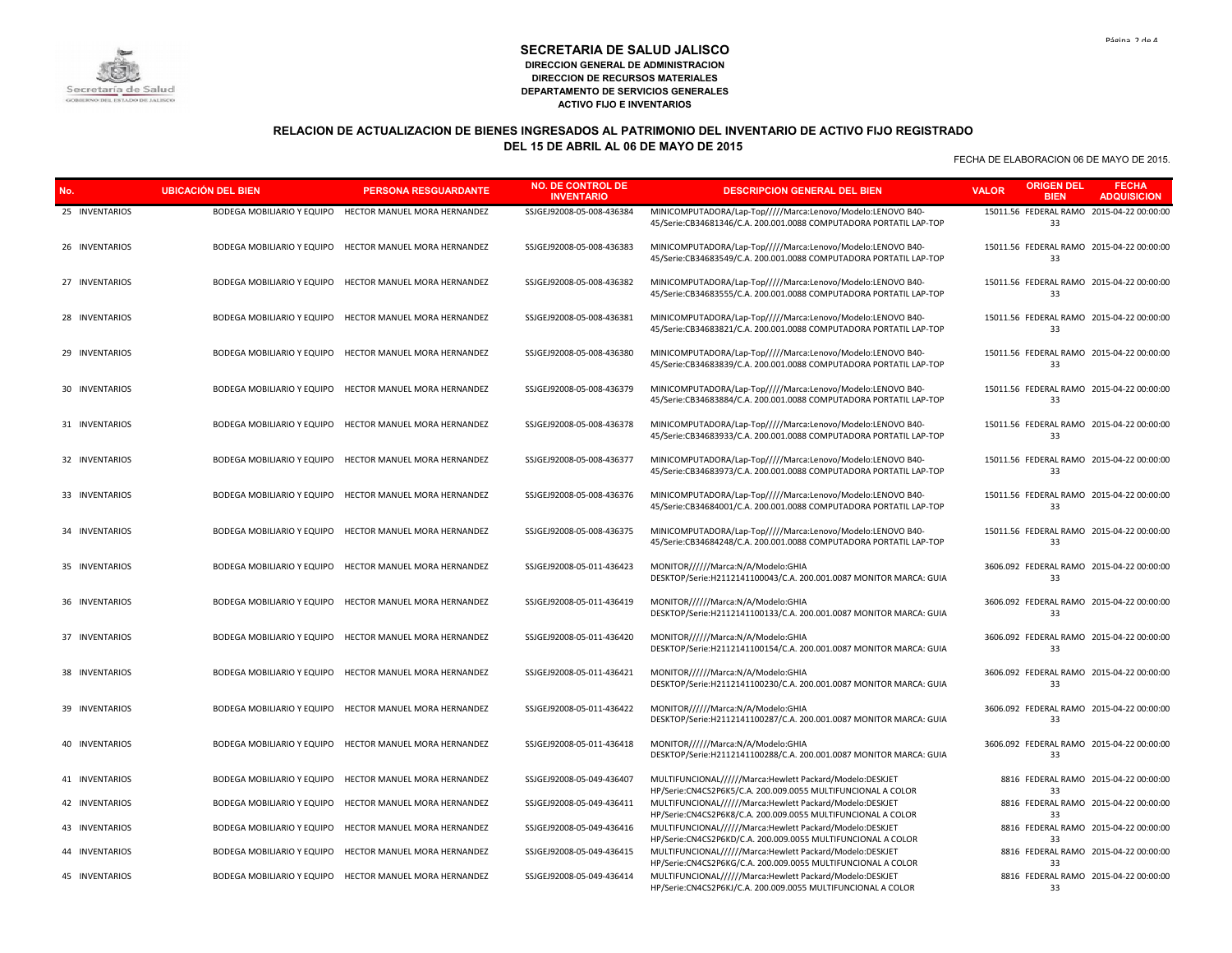

# **RELACION DE ACTUALIZACION DE BIENES INGRESADOS AL PATRIMONIO DEL INVENTARIO DE ACTIVO FIJO REGISTRADO DEL 15 DE ABRIL AL 06 DE MAYO DE 2015**

| No.            | <b>UBICACIÓN DEL BIEN</b> | <b>PERSONA RESGUARDANTE</b>                             | <b>NO. DE CONTROL DE</b><br><b>INVENTARIO</b> | <b>DESCRIPCION GENERAL DEL BIEN</b>                                                                                                                                   | <b>ORIGEN DEL</b><br><b>VALOR</b><br><b>BIEN</b> | <b>FECHA</b><br><b>ADQUISICION</b>    |
|----------------|---------------------------|---------------------------------------------------------|-----------------------------------------------|-----------------------------------------------------------------------------------------------------------------------------------------------------------------------|--------------------------------------------------|---------------------------------------|
| 46 INVENTARIOS |                           | BODEGA MOBILIARIO Y EQUIPO HECTOR MANUEL MORA HERNANDEZ | SSJGEJ92008-05-049-436413                     | MULTIFUNCIONAL//////Marca:Hewlett Packard/Modelo:DESKJET<br>HP/Serie:CN4CS2P6KZ/C.A. 200.009.0055 MULTIFUNCIONAL A COLOR                                              | 33                                               | 8816 FEDERAL RAMO 2015-04-22 00:00:00 |
| 47 INVENTARIOS |                           | BODEGA MOBILIARIO Y EQUIPO HECTOR MANUEL MORA HERNANDEZ | SSJGEJ92008-05-049-436408                     | MULTIFUNCIONAL//////Marca:Hewlett Packard/Modelo:DESKJET<br>HP/Serie:CN4CS2P6M1/C.A. 200.009.0055 MULTIFUNCIONAL A COLOR                                              | 33                                               | 8816 FEDERAL RAMO 2015-04-22 00:00:00 |
| 48 INVENTARIOS |                           | BODEGA MOBILIARIO Y EQUIPO HECTOR MANUEL MORA HERNANDEZ | SSJGEJ92008-05-049-436412                     | MULTIFUNCIONAL//////Marca:Hewlett Packard/Modelo:DESKJET<br>HP/Serie:CN4CS2P6M4/C.A. 200.009.0055 MULTIFUNCIONAL A COLOR                                              | 33                                               | 8816 FEDERAL RAMO 2015-04-22 00:00:00 |
| 49 INVENTARIOS |                           | BODEGA MOBILIARIO Y EQUIPO HECTOR MANUEL MORA HERNANDEZ | SSJGEJ92008-05-049-436410                     | MULTIFUNCIONAL//////Marca:Hewlett Packard/Modelo:DESKJET<br>HP/Serie:CN4CS2P6MC/C.A. 200.009.0055 MULTIFUNCIONAL A COLOR                                              | 33                                               | 8816 FEDERAL RAMO 2015-04-22 00:00:00 |
| 50 INVENTARIOS |                           | BODEGA MOBILIARIO Y EQUIPO HECTOR MANUEL MORA HERNANDEZ | SSJGEJ92008-05-049-436409                     | MULTIFUNCIONAL/////Marca:Hewlett Packard/Modelo:DESKJET<br>HP/Serie:CN4CS2P6MJ/C.A. 200.009.0055 MULTIFUNCIONAL A COLOR                                               | 33                                               | 8816 FEDERAL RAMO 2015-04-22 00:00:00 |
| 51 INVENTARIOS |                           | BODEGA MOBILIARIO Y EQUIPO HECTOR MANUEL MORA HERNANDEZ | SSJGEJ92008-05-049-436395                     | MULTIFUNCIONAL/laser/////Marca:Brother/Modelo:MULTIFUNCIONAL<br>BROTHER/Serie:U63330C4N723027/C.A.200.009.0062 MULTIFUNCIONAL LASER<br>BN DE ESCRITORIO BASICA        | 33                                               | 5336 FEDERAL RAMO 2015-04-22 00:00:00 |
| 52 INVENTARIOS |                           | BODEGA MOBILIARIO Y EQUIPO HECTOR MANUEL MORA HERNANDEZ | SSJGEJ92008-05-049-436396                     | MULTIFUNCIONAL/laser/////Marca:Brother/Modelo:MULTIFUNCIONAL<br>BROTHER/Serie:U63330C4N723031/C.A.200.009.0062 MULTIFUNCIONAL LASER<br>BN DE ESCRITORIO BASICA        | 33                                               | 5336 FEDERAL RAMO 2015-04-22 00:00:00 |
| 53 INVENTARIOS |                           | BODEGA MOBILIARIO Y EQUIPO HECTOR MANUEL MORA HERNANDEZ | SSJGEJ92008-05-049-436397                     | MULTIFUNCIONAL/laser/////Marca:Brother/Modelo:MULTIFUNCIONAL<br>BROTHER/Serie:U63330C4N723038/C.A.200.009.0062 MULTIFUNCIONAL LASER<br>BN DE ESCRITORIO BASICA        | 33                                               | 5336 FEDERAL RAMO 2015-04-22 00:00:00 |
| 54 INVENTARIOS |                           | BODEGA MOBILIARIO Y EQUIPO HECTOR MANUEL MORA HERNANDEZ | SSJGEJ92008-05-049-436398                     | MULTIFUNCIONAL/laser/////Marca:Brother/Modelo:MULTIFUNCIONAL<br>BROTHER/Serie:U63330C4N723039/C.A.200.009.0062 MULTIFUNCIONAL LASER<br>BN DE ESCRITORIO BASICA        | 33                                               | 5336 FEDERAL RAMO 2015-04-22 00:00:00 |
| 55 INVENTARIOS |                           | BODEGA MOBILIARIO Y EQUIPO HECTOR MANUEL MORA HERNANDEZ | SSJGEJ92008-05-049-436399                     | MULTIFUNCIONAL/laser/////Marca:Brother/Modelo:MULTIFUNCIONAL<br>BROTHER/Serie:U63330C4N723077/C.A.200.009.0062 MULTIFUNCIONAL LASER<br>BN DE ESCRITORIO BASICA        | 33                                               | 5336 FEDERAL RAMO 2015-04-22 00:00:00 |
| 56 INVENTARIOS |                           | BODEGA MOBILIARIO Y EQUIPO HECTOR MANUEL MORA HERNANDEZ | SSJGEJ92008-05-049-436400                     | MULTIFUNCIONAL/laser/////Marca:Brother/Modelo:MULTIFUNCIONAL<br>BROTHER/Serie:U63330C4N723078/C.A.200.009.0062 MULTIFUNCIONAL LASER<br><b>BN DE ESCRITORIO BASICA</b> | 33                                               | 5336 FEDERAL RAMO 2015-04-22 00:00:00 |
| 57 INVENTARIOS |                           | BODEGA MOBILIARIO Y EQUIPO HECTOR MANUEL MORA HERNANDEZ | SSJGEJ92008-05-049-436401                     | MULTIFUNCIONAL/laser/////Marca:Brother/Modelo:MULTIFUNCIONAL<br>BROTHER/Serie:U63330C4N723119/C.A.200.009.0062 MULTIFUNCIONAL LASER<br>BN DE ESCRITORIO BASICA        | 33                                               | 5336 FEDERAL RAMO 2015-04-22 00:00:00 |
| 58 INVENTARIOS |                           | BODEGA MOBILIARIO Y EQUIPO HECTOR MANUEL MORA HERNANDEZ | SSJGEJ92008-05-049-436402                     | MULTIFUNCIONAL/laser/////Marca:Brother/Modelo:MULTIFUNCIONAL<br>BROTHER/Serie:U63330C4N723126/C.A.200.009.0062 MULTIFUNCIONAL LASER<br>BN DE ESCRITORIO BASICA        | 33                                               | 5336 FEDERAL RAMO 2015-04-22 00:00:00 |
| 59 INVENTARIOS |                           | BODEGA MOBILIARIO Y EQUIPO HECTOR MANUEL MORA HERNANDEZ | SSJGEJ92008-05-049-436403                     | MULTIFUNCIONAL/laser/////Marca:Brother/Modelo:MULTIFUNCIONAL<br>BROTHER/Serie:U63330C4N723133/C.A.200.009.0062 MULTIFUNCIONAL LASER<br>BN DE ESCRITORIO BASICA        | 33                                               | 5336 FEDERAL RAMO 2015-04-22 00:00:00 |
| 60 INVENTARIOS |                           | BODEGA MOBILIARIO Y EQUIPO HECTOR MANUEL MORA HERNANDEZ | SSJGEJ92008-05-049-436404                     | MULTIFUNCIONAL/laser/////Marca:Brother/Modelo:MULTIFUNCIONAL<br>BROTHER/Serie:U63330C4N723175/C.A.200.009.0062 MULTIFUNCIONAL LASER<br>BN DE ESCRITORIO BASICA        | 33                                               | 5336 FEDERAL RAMO 2015-04-22 00:00:00 |
| 61 INVENTARIOS |                           | BODEGA MOBILIARIO Y EQUIPO HECTOR MANUEL MORA HERNANDEZ | SSJGEJ92008-05-049-436405                     | MULTIFUNCIONAL/laser/////Marca:Brother/Modelo:MULTIFUNCIONAL<br>BROTHER/Serie:U63330C4N750134/C.A.200.009.0062 MULTIFUNCIONAL LASER<br>BN DE ESCRITORIO BASICA        | 33                                               | 5336 FEDERAL RAMO 2015-04-22 00:00:00 |
| 62 INVENTARIOS |                           | BODEGA MOBILIARIO Y EQUIPO HECTOR MANUEL MORA HERNANDEZ | SSJGEJ92008-05-049-436406                     | MULTIFUNCIONAL/laser/////Marca:Brother/Modelo:MULTIFUNCIONAL<br>BROTHER/Serie:U63330H4N194525/C.A.200.009.0062 MULTIFUNCIONAL<br>LASER BN DE ESCRITORIO BASICA        | 33                                               | 5336 FEDERAL RAMO 2015-04-22 00:00:00 |
| 63 INVENTARIOS |                           | BODEGA MOBILIARIO Y EQUIPO HECTOR MANUEL MORA HERNANDEZ | SSJGEJ92008-04-086-436432                     | TELEFONO INALAMBRICO/////Marca:Cisco/Modelo:CP-<br>3905/Serie:FCH184782FD/C.A. 200.031.0009 TELEFONO IP SIP DE 8 BOTONES<br>PROGRAMABLES                              | 33                                               | 7540 FEDERAL RAMO 2015-04-22 00:00:00 |
| 64 INVENTARIOS |                           | BODEGA MOBILIARIO Y EQUIPO HECTOR MANUEL MORA HERNANDEZ | SSJGEJ92008-04-086-436433                     | TELEFONO INALAMBRICO/////Marca:Cisco/Modelo:CP-<br>3905/Serie:FCH184784DP/C.A. 200.031.0009 TELEFONO IP SIP DE 8 BOTONES<br>PROGRAMABLES                              | 33                                               | 7540 FEDERAL RAMO 2015-04-22 00:00:00 |
| 65 INVENTARIOS |                           | BODEGA MOBILIARIO Y EQUIPO HECTOR MANUEL MORA HERNANDEZ | SSJGEJ92008-05-015-436429                     | UNIDAD CENTRAL DE PROCESO//////Marca:N/A/Modelo:GHIA<br>DESKTOP/Serie:253388/C.A. 200.001.0087 COMPUTADORA DE ESCRITORIO PC<br>INCLUYE MOUSE Y TECLADO MARCA: GUIA    | 9153.908 FEDERAL RAMO 2015-04-22 00:00:00<br>33  |                                       |
| 66 INVENTARIOS |                           | BODEGA MOBILIARIO Y EQUIPO HECTOR MANUEL MORA HERNANDEZ | SSJGEJ92008-05-015-436428                     | UNIDAD CENTRAL DE PROCESO//////Marca:N/A/Modelo:GHIA<br>DESKTOP/Serie:253389/C.A. 200.001.0087 COMPUTADORA DE ESCRITORIO PC<br>INCLUYE MOUSE Y TECLADO MARCA: GUIA    | 9153.908 FEDERAL RAMO 2015-04-22 00:00:00<br>33  |                                       |